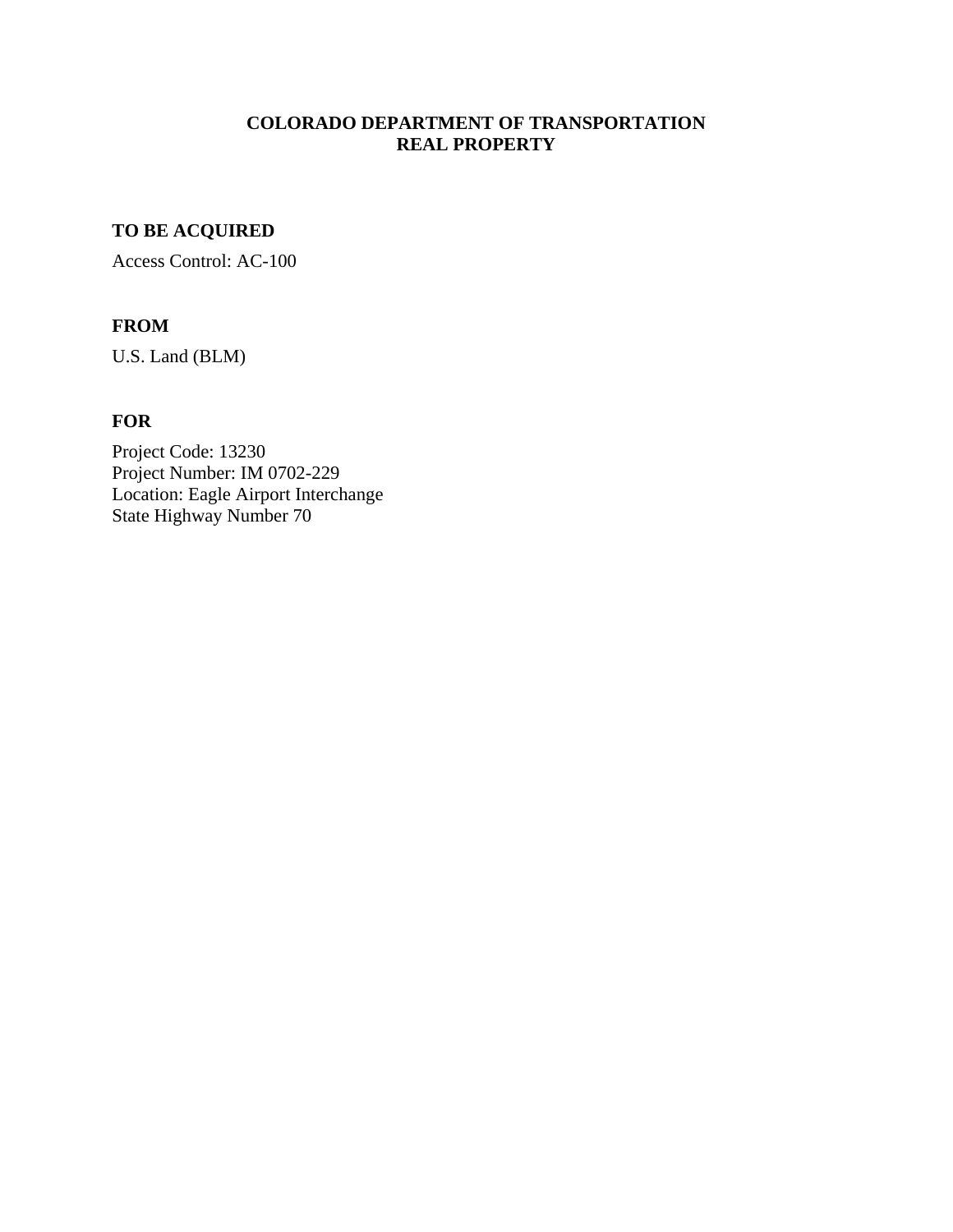#### **EXHIBIT "B"**

### **PROJECT CODE: 13230 PROJECT NUMBER: IM 0702-229 ACCESS CONTROL: AC-100 DATE: FEBRUARY 10, 2005**

#### **LEGAL DESCRIPTION**

EACH AND EVERY RIGHT OR RIGHTS OF ACCESS OF THE GRANTOR to and from any part of the right-of-way of Colorado State Highway No. 70, a freeway established according to the laws of the State of Colorado, and from and to any part of the real property of the Grantor in South ½ Section 35, Township 4 South, Range 85 West, and in North ½ Section 2, Township 5 South Range 85 West, of the Sixth Principal Meridian, in Eagle County, Colorado, abutting upon said Highway, along or across the line or lines described as follows:

| 13230        | IM 0702-229    | $AC-100$        | Northerly Line     |
|--------------|----------------|-----------------|--------------------|
| Project Code | Project Number | (Parcel Number) | (Location of Line) |

Beginning at the NW Corner of said Section 2, thence South 84°09'00" East, a distance of 1351.60 feet to a point on the northerly right-of-way line of S.H. 70, the TRUE POINT OF BEGINNING;

- 1. Thence North 76°14'07" East, a distance of 493.32 feet;
- 2. Thence North 82°39'36" East, a distance of 701.54 feet;
- 3. Thence North 85°18'01" East, a distance of 385.45 feet;
- 4. Thence South 87°11'57" East, a distance of 385.39 feet;
- 5. Thence South 82°38'24" East, a distance of 273.26 feet;
- 6. Thence South 70°57'57" East, a distance of 384.29 feet to the existing northerly Right-of-Way of I-70 said also being the point of terminus of this description.

Basis of Bearings: The bearings referenced on this survey can be determined from any monuments set or found as shown on the Survey Control Diagram. The basis of bearings for project reference is a line from NGS Primary Airport Control Station Disk "BROWN" to NGS Secondary Airport Control Station Disk "EGE C" having a bearing of South 79°20'42" West a distance of 3514.36 feet located in Section 2, Township 5 South, Range 85 West of the Sixth Principal Meridian in Eagle County, Colorado.

#### NO ACCESS POINT